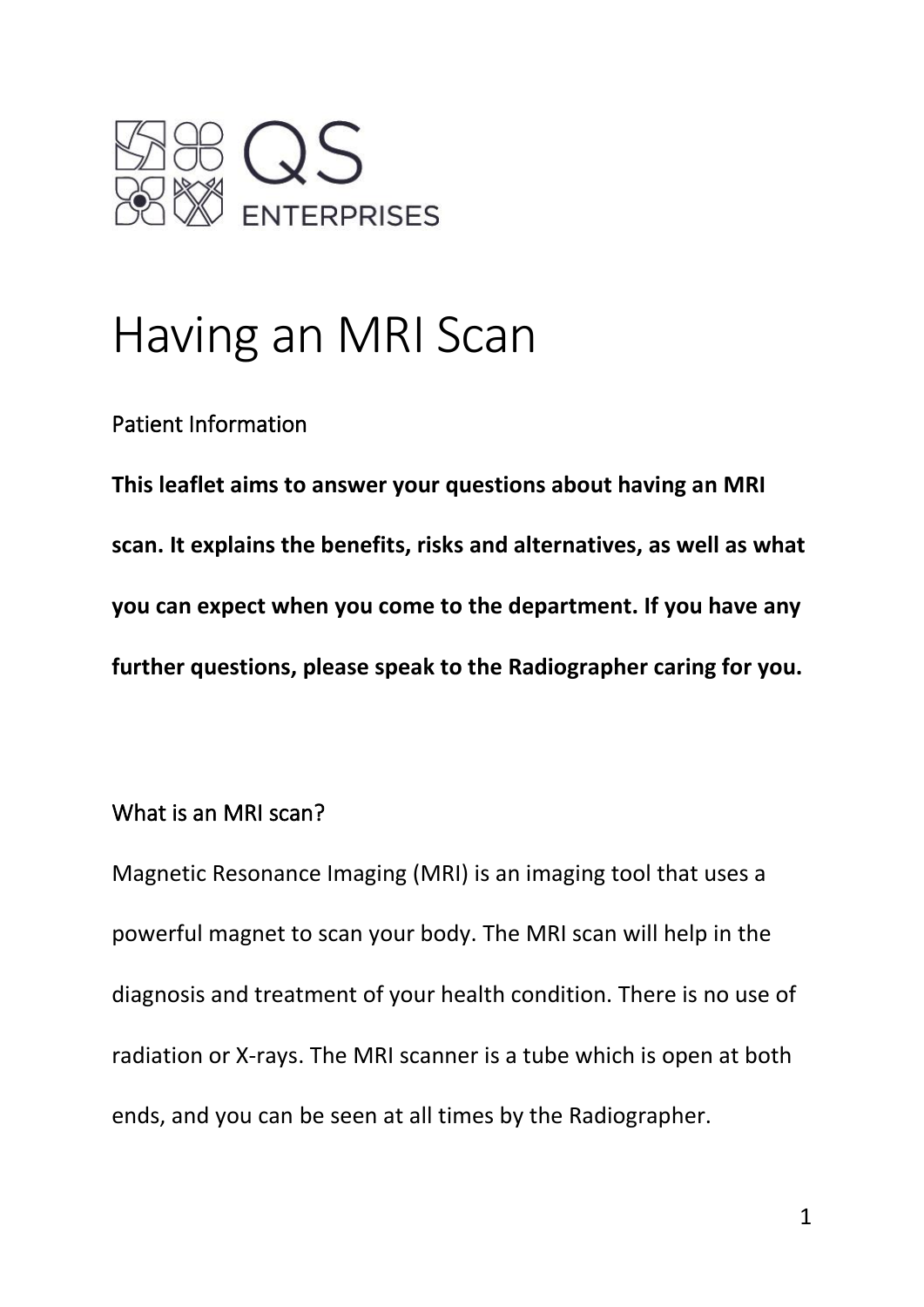#### What happens during an MRI scan?

You will be asked to lie down on a motorised bed which then moves slowly into the opening of the scanner. Typically, you will lie down head first, but where possible, we can position you feet first if you would prefer. We will provide you with blankets and cushions to make you as comfortable as possible.

You will be given a contact buzzer to hold which you can use if you experience any problems during your scan.

You will also be given some earplugs and headphones to wear. During the scan, you will hear loud clicking, knocking and buzzing sounds which change throughout the scan. These are perfectly normal and are a sign that the scanner is working well.

You will need to lie very still during the scan to avoid blurring the images. You may even be asked to hold your breath for a moment. The Radiographer will leave the room for the scan, but you will be able to talk to them through an intercom, and they will be watching you through a glass window.

2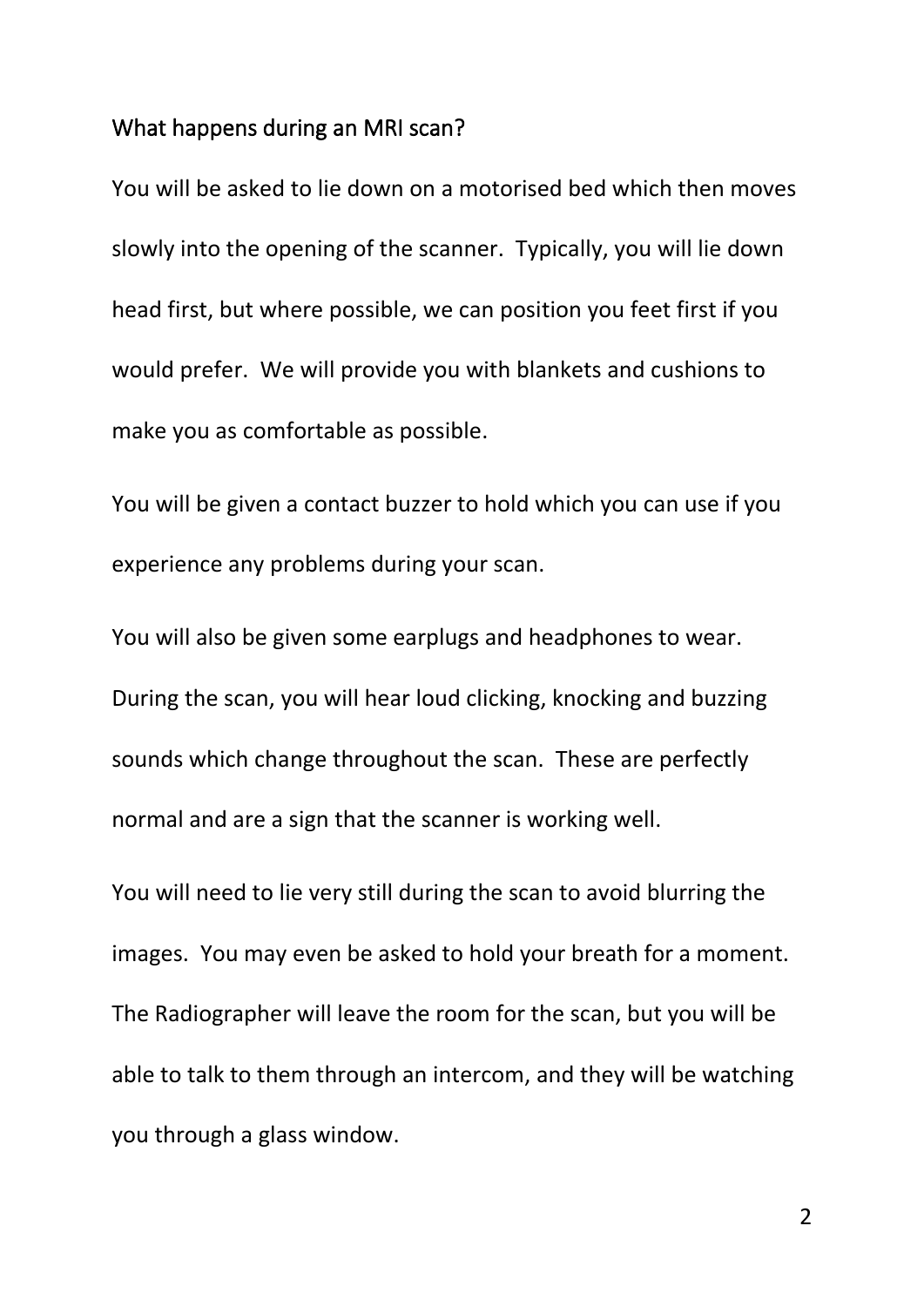Sometimes, we may need to give you an injection of contrast dye during your scan. We have a separate information leaflet about contrast dye which we will share with you if it applies to your scan. When the scan is complete, and the Radiographer has checked over your images for quality, you will be able to get down from the scanner bed and leave. While the Radiographer can reassure you that the appropriate images have been obtained, they will usually not be able to give you an idea of the results at that time.

# How long will it take?

This depends on which part of your body is being scanned, but you can typically expect to be in the scanner for between 15 and 60 minutes. You should plan to be in the department for around 1 hour unless we have told you otherwise.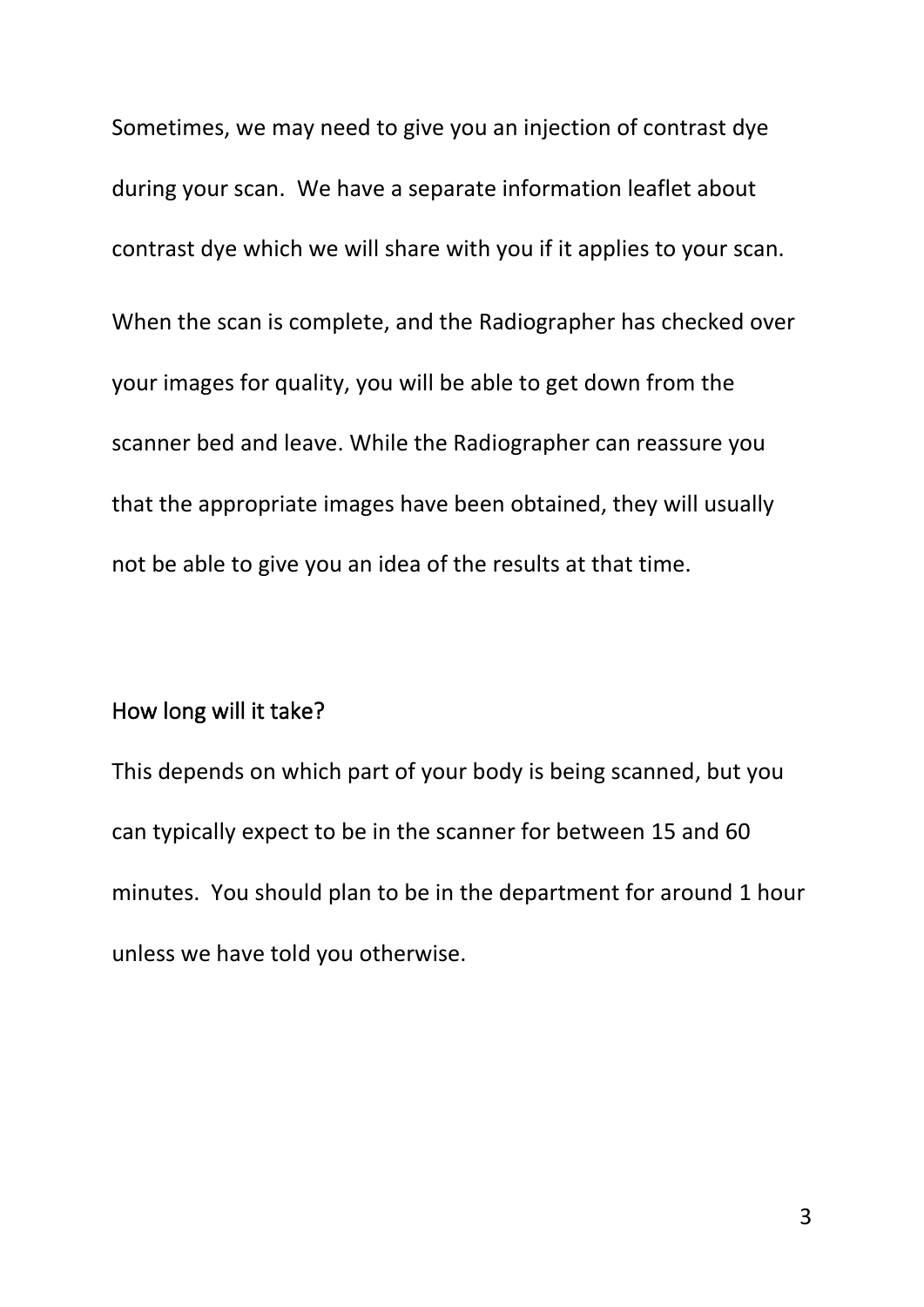### Why should I have an MRI scan?

An MRI scan can help your doctor to find the cause of your problem and decide on the best treatment options for you. Your doctor will have performed an analysis of the risks and the benefits of having the scan before referring you.

## What if I am claustrophobic?

If you are claustrophobic, we recommend you contact us to discuss your concerns. You may also want to talk with your referring doctor or your GP who may prescribe medication to help you relax. We cannot prescribe this medication for you in the MRI department.

# Are there any alternatives?

Your doctor has referred you for an MRI scan as they feel that this is the best option for you. Often, they will have referred to 'best practice' guidelines when deciding on the most appropriate imaging test to use. Alternatives may be available but may not provide the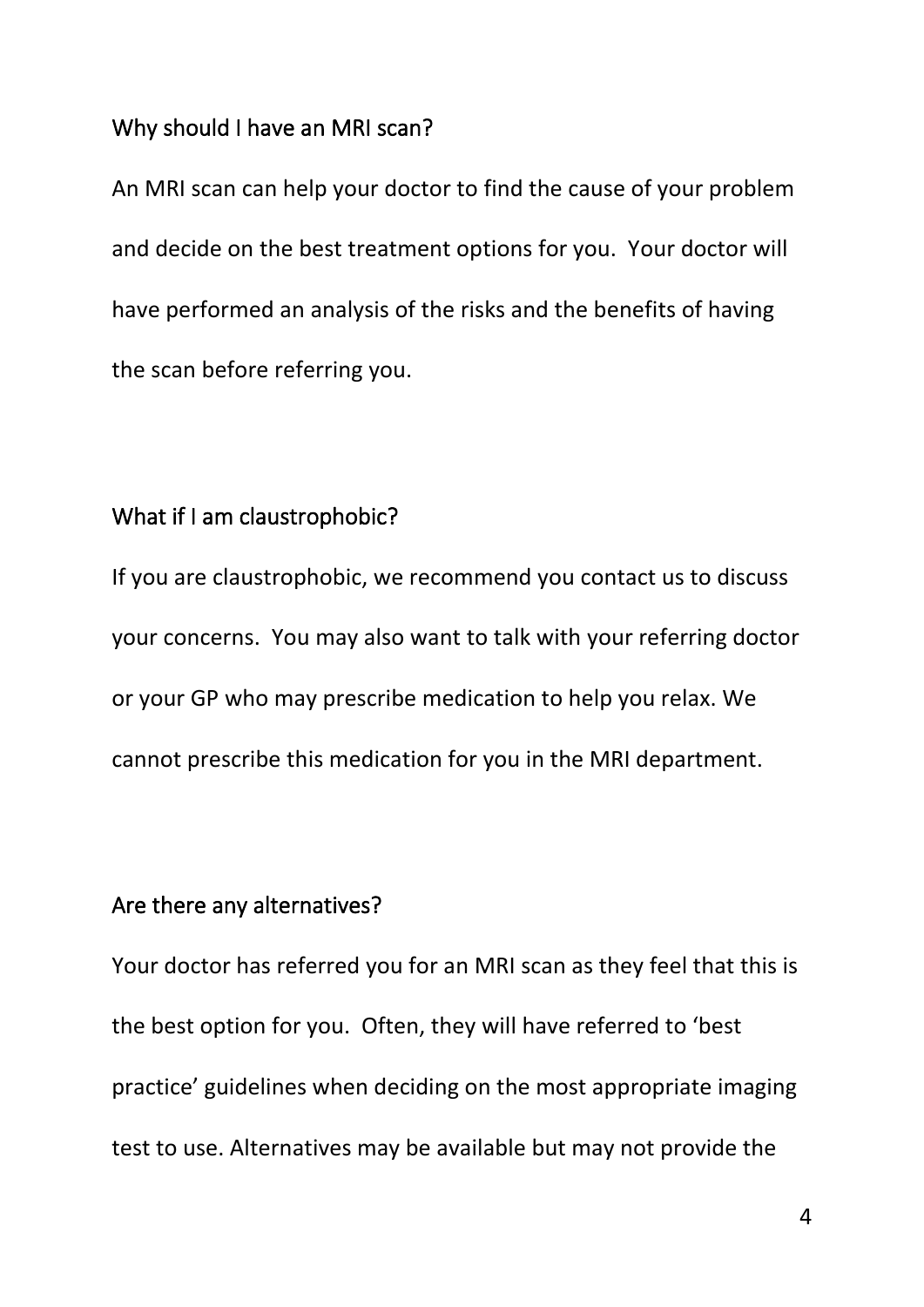same level of information. If you would prefer not to have an MRI scan, you should discuss this with your doctor.

## How can I prepare for the scan?

There is very little preparation required for standard MRI scans.

If you are taking any medicines, please continue to take these as usual unless you have been told otherwise by your doctor. It would also be advisable to arrive well hydrated as this will help if we need to do an injection of contrast dye.

If you need to bring your children with you, please bring along an adult who can supervise them while your scan is underway. We are unable to offer childcare facilities.

**Please tell us if you have a cardiac pacemaker or any other cardiac device, or if you have had surgery within the previous six weeks. This may affect how we perform your scan and may require us to reschedule your scan.**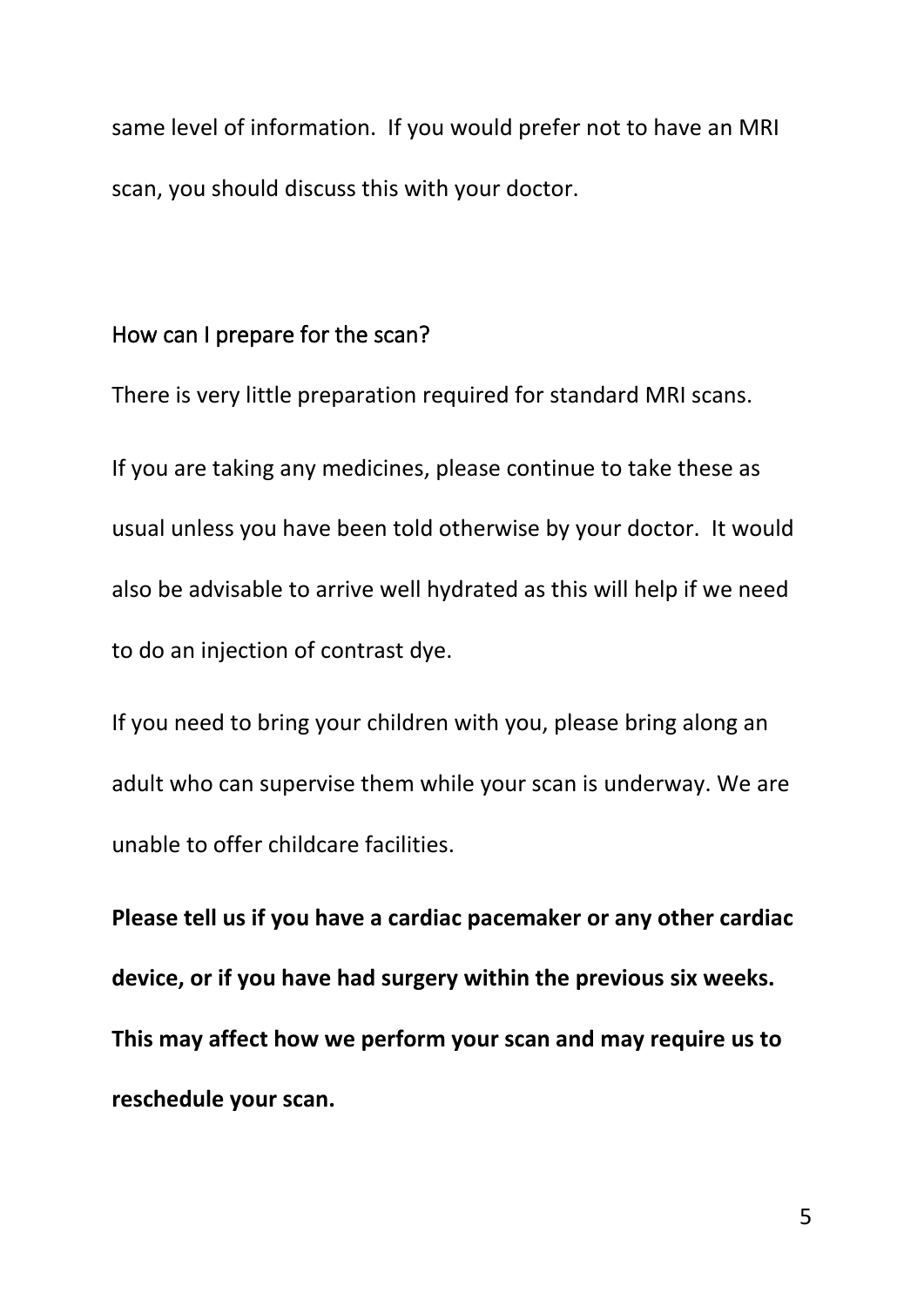**If you are or think you may be pregnant, please also tell us before your appointment.**

# What do I need to wear?

Metal fastenings like zips, poppers and hooks and eyes will affect the scan, so we may ask you to change into a hospital gown. Hairbands, grips, earrings, hearing aids and metallic dentures will also need to be removed. Dental fillings will not affect the scan.

# Will I feel any pain?

You should not feel any pain or any unpleasant sensations during your scan. We will do our best to make you as comfortable as possible while lying down. If you find it uncomfortable to lie still, then please tell the Radiographer.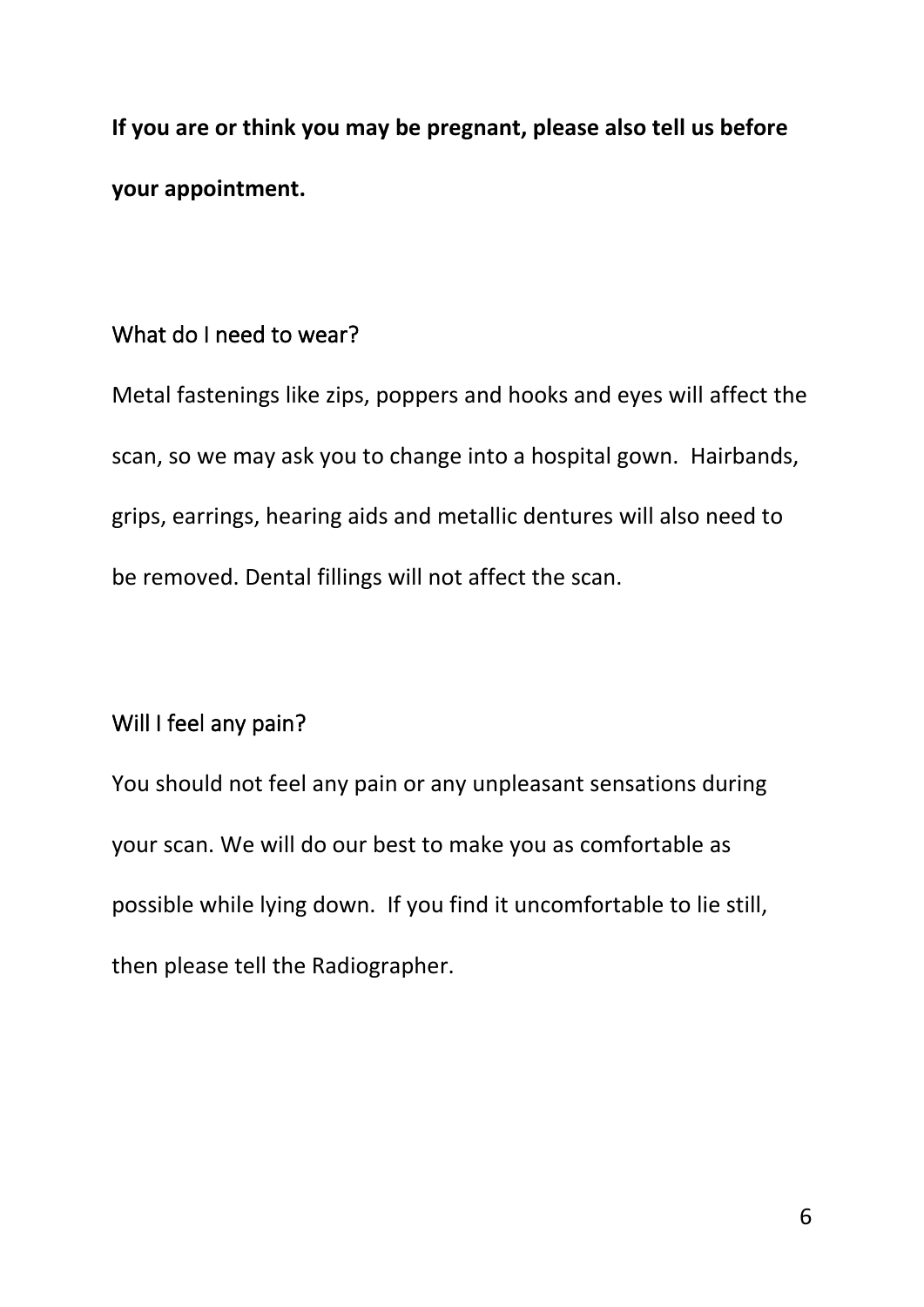#### What are the risks?

MRI scans are not for everyone as the strong magnetic field associated with the scanner may interfere with certain medical implants and pose a potential safety risk if not managed appropriately. The radiographers will perform safety screening checks with you before your scan using a safety questionnaire which everyone entering the scanning room must complete.

Otherwise, there are no known risks of having an MRI scan.

Sometimes, we may need to give you an injection of contrast dye during your scan. We have a separate information leaflet about contrast dye which we will share with you if it applies to your scan which explains the benefits and risks of MRI contrast agents.

#### What happens after the scan?

In most cases, as soon as the scan is finished, you can go home. If you have had a contrast dye injection, we may ask you to wait for 10- 15 minutes before you leave the department. This is to ensure that